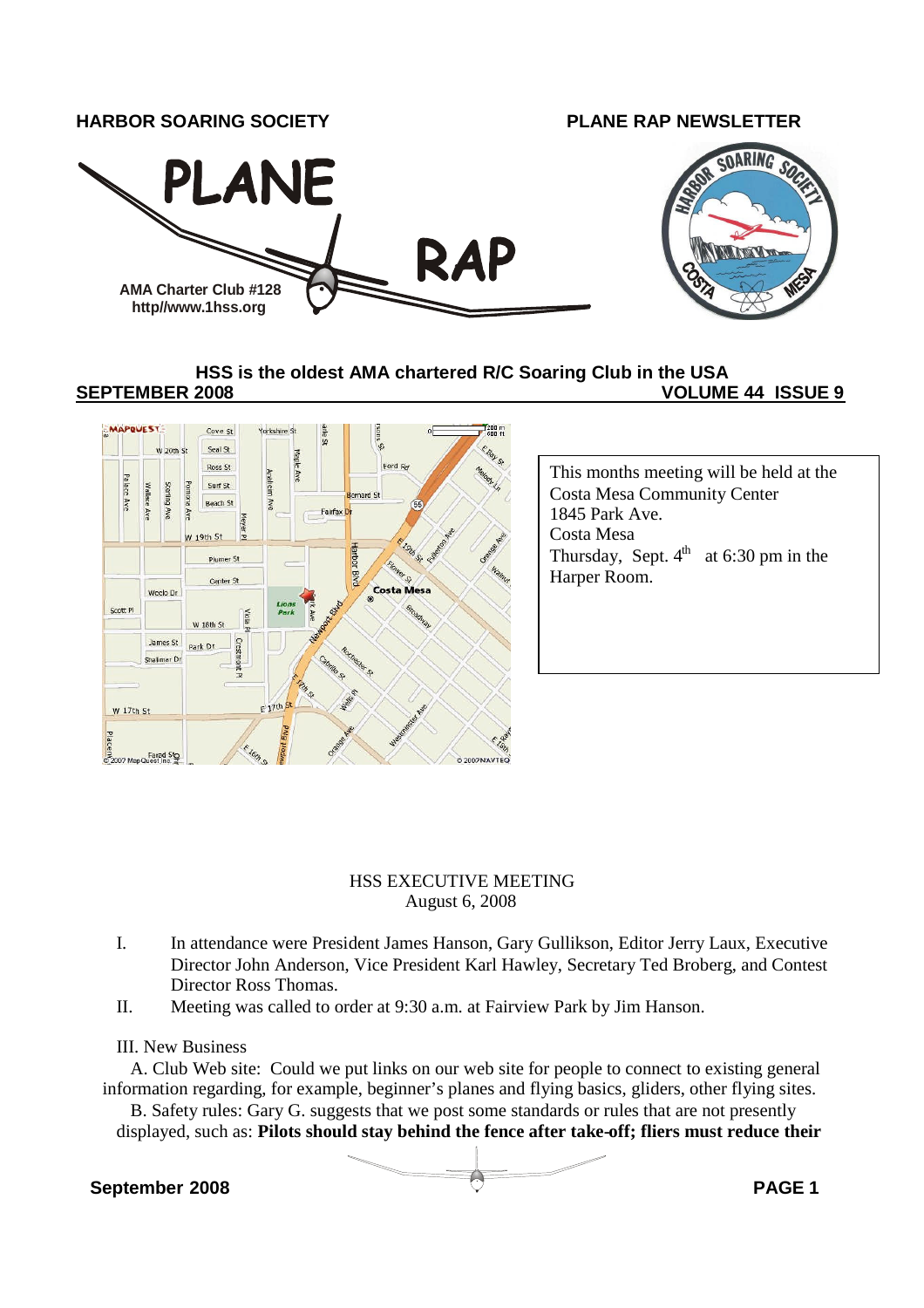#### **planes' altitude whenever a helicopter or fixed-wing aircraft approaches; and some suggestions regarding general etiquette in regard to other fliers as well as the other persons**

**using the park.** Jim H. suggests talking with Berkeley Green and Devon Dow about the information posted on both the Kiosk and the web site. John A. recommends having signs specific to the types of flying posted in the area where that type of aircraft are generally flown, such as helicopters' info in their area, glider advice in the sailplane area, etc.

C. Jim Hanson recommends painting a biodegradable stripe down the center of the airstrip. The City has certain standards as to what materials could be used.

D. The topic of a soil cap, or airfield surfacing, was discussed; Petro Mat and Decomposed Granite rolled down smoothly were considered. Karl H. mentioned that the current layout of the field does not match the Master Plan, so action on this would not be in the immediate future. Additional storage facilities for supplies and equipment were brought up. Tuff Sheds, storage trailers, and shipping containers were also discussed. John A. and Jim H. also brought up the idea of a canopy-type sun-shade. Karl pointed out that the City of Costa Mesa has to be consulted regarding all of these matters before action can be taken. ,

E. John A. has been given a fine collection of planes that have been donated to the club by the widow of one of our fallen fliers. The Training Committee (John A., Karl H., and Ted B. will get together to determine how best to make use of these aircraft.

Respectfully submitted Ted Broberg, Secretary.

THE GENERAL DIRECTION: By John Anderson, General Director

1. It's a sign! It's a really good sign! Please notice the spiffy new field identification sign designed and installed by our president, Jim Hanson. Jim will be replacing the old sign "glass" with Lexan and some special clear film which he has researched and obtained. Another fine job. Thanks Jim for all your hard work on behalf of all us Fairview flyers (PS flyers -thank Jim yourself the next time you see him).

2. Good scouts. Eagle Scout candidate, Brian Stanley joined and aided by his dad, Glenn Stanley, volunteer contractor Tom Hancock, and fellow scouts Dan Hurley, Charlie Umansky, Ryan Kirk and his dad Lou Kirk have been hard at work designing and installing the new frequency board and its associated features. As of this writing the work is still underway and will be completed over the next weekend or two. We heartily thank you all from Troop 711, Costa Mesa for your great spirit, strong effort, and much appreciated results.

3. Container considerations. The good old HSS storage container is getting a bit decrepit and maybe a bit small. So we need to consider its fate. Do we try to repair it and spruce it up a bit; or replace it with a larger newer unit costing about \$3000 (including removal of the old unit and delivery/installation of the new)? [Editors note; the cost of a new container does not include delivery. Also we would need to have the cities ok as to a new base for it. The old container would have to be removed at an extra cost. The total cost has not been investigated, but the rough guess would be twice the purchase price of the new container.]Also we might want to improve that general area' We'd welcome your comments.

**September 2008 PAGE 2**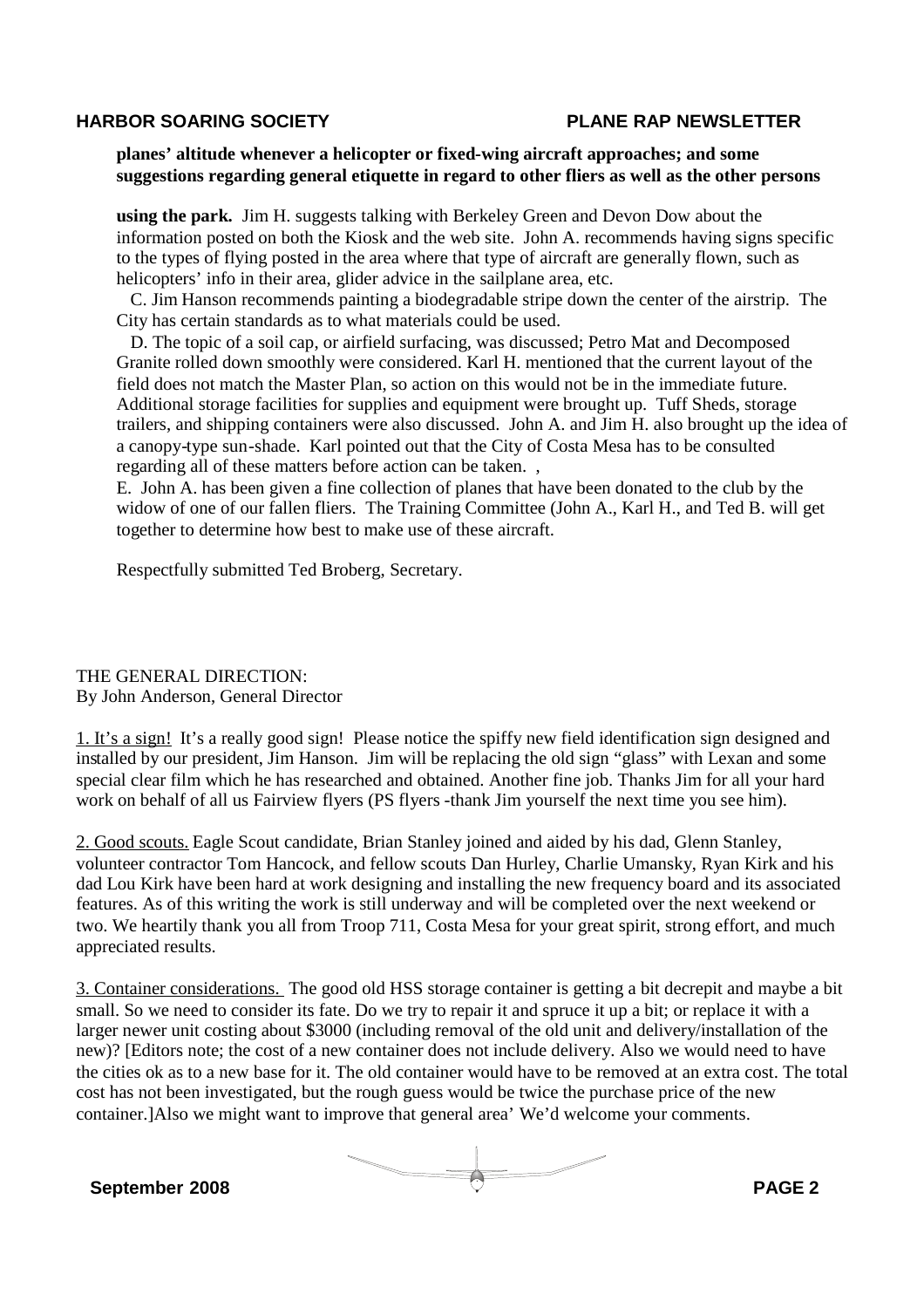4. Donation dilemma. We are fortunate in getting some fine donations of planes and equipment to HSS and also the Sea Scout model aviation program. It's a good thing! The only dilemma is the best use for the various items. To that end, the HSS training committee (including Karl Hawley, Ted Broberg, John Anderson, and Berkeley Green-HSS member and Sea Scout Program director) continue to meet, evaluate recent donations, and establish and implement an equitable policy and effective program to best use the donated resources- more on this next month.

5. Park positives. The City is finalizing its plans for the improvement of the Fairview Park vernal ponds. This project should not pose any constraints for us. Meanwhile, the HSS Board is working with the City to allow for runway stripping, widening the field to the north; and closing ad hoc trails to prevent park users from dashing across the runway. The City has been very positive and supportive of our activities in conformance with the Agreement. So please respect that support and thank City folks when they stop by.

#### **From your President**

For those of you who read the e-mail I sent out earlier this month about the City Ordnance, let me once again emphasize that my intention was to inform all that when you signed the agreement to obtain a flying permit, you agreed to abide by the city's ordinance. It is not the club or its officer's place to enforce the city's ordinance. My hope is that all persons who fly at Fairview Park both Club members and non club members fly their Model aircraft in a safe manner, and in compliance with all rules, and regulations concerning flying of model aircraft at our flying field. Enjoy and fly safely! Jim Hanson HSS President

#### HSS August 24, 2008 SC<sup>2</sup> Contest

The unedited scores for the August 24th contest hosted by HSS are now available. See the announcement on the SC2 website or go directly to http://tdwings.com/HSSAugust2008SC2WebScores.htm to see how you did today. I noticed an error in the AMA number column so please ignore that for now. Corrections will be made once the scores are verified and the results will be added to the YTD standings in the next few days.

**September 2008 PAGE 3**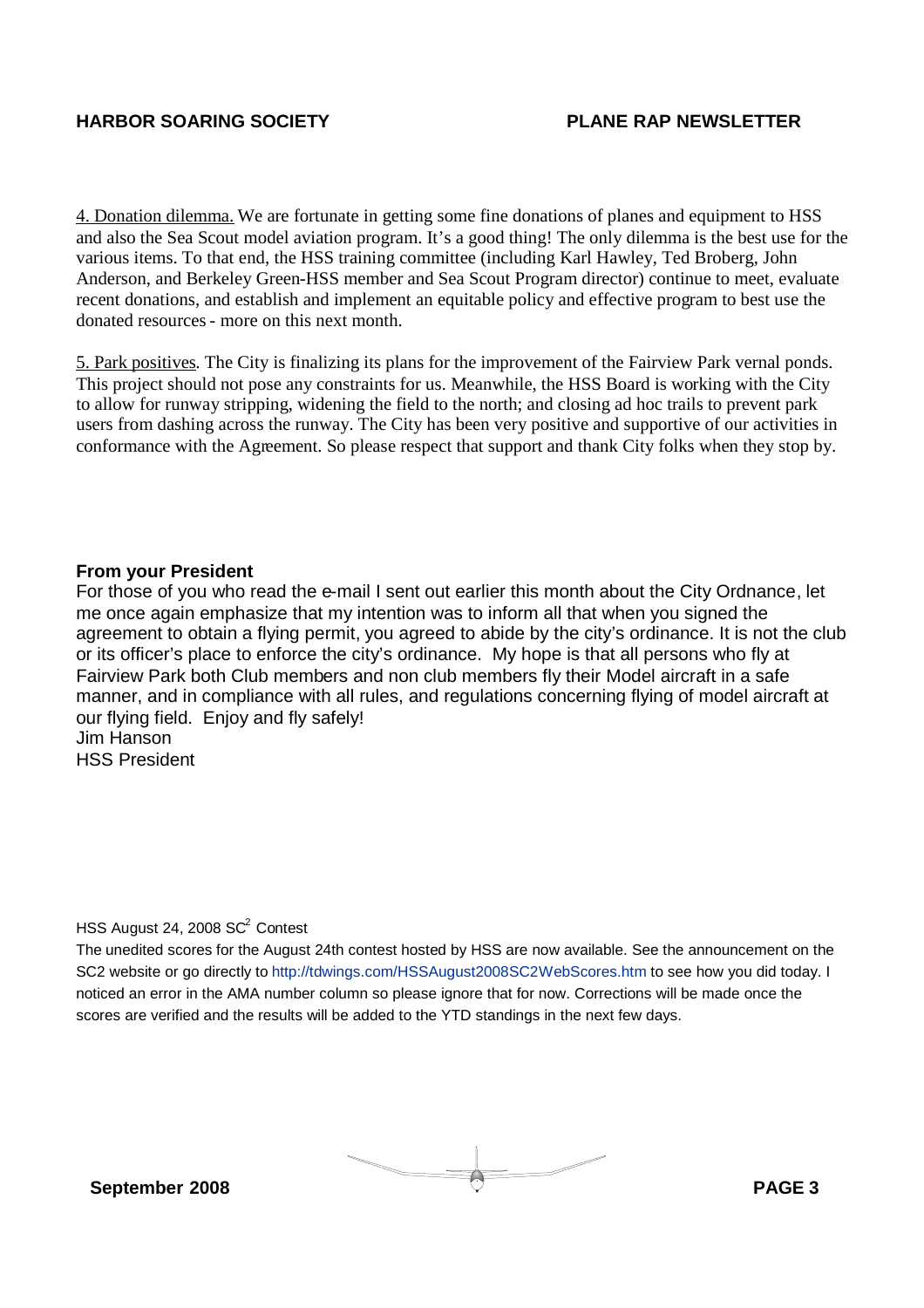## Flying Field Happenings



Post hole digging "Hard Going" Raising the Roof"





"Talented Jr. Flyer, Riley Schupak, his dad Steve David Wittington's "Alternative Energy Model and assistant Gidget" Transporter



### **Upcoming Events**

**New Officers Need To Be Nominated**

**Our current President, Jim Hanson is termed out, and we need input for all offices. Vice President, Treasurer, Secretary, Editor, Publisher, and anybody else that is willing to do the jobs needed to keep this club operating! If we do not fill these positions, we may not be able to keep going as HSS. Contact**

**September 2008 PAGE 4**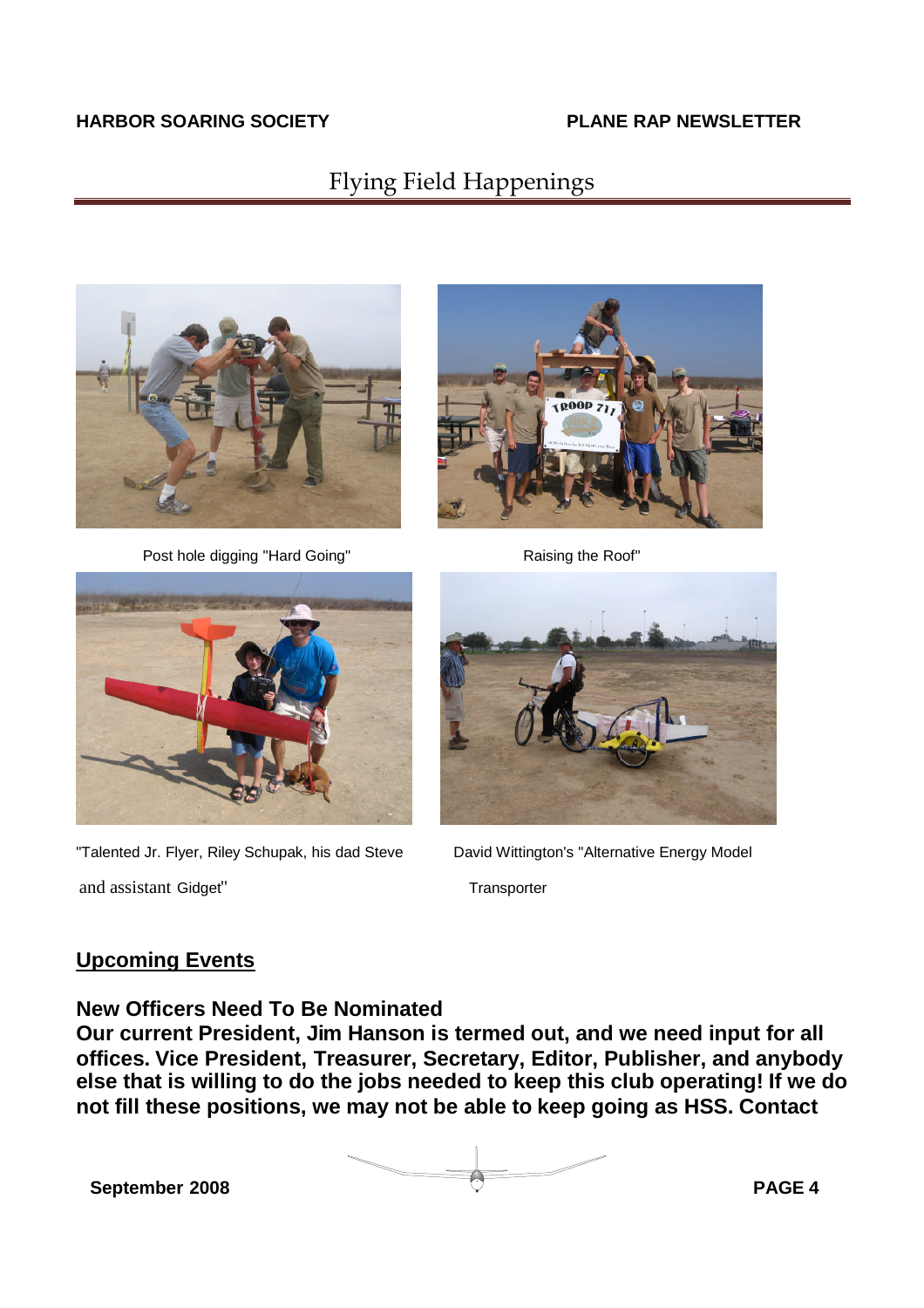**Jim Hanson, Karl Hawely, or Jerry Laux with your suggestions and nominations.**

### **Items of interest**

**Check out the Sept. Issue of Ampeer**

**http://members.aol.com/kmyersefo/ampeer.htm**

### **From Larry Tuohino. OCSA President**

**Best Soaring Simulator yet? http://www.cumulus-soaring.com/condor.htm**

#### **If you love P-51's and their pilots, go to http://www.grayeagles.org/video.htm**

Hello Fellow Club Members: This is a link to a web page I have created to place Club photos for you to view and enjoy. If you have any photos I can post please e-mail them to me @ tog4rc@pacbell.net. For you who do not have internet access too bad. Get with the program!! http://picasaweb.google.com/rc.goat

Jim Hanson You're Prez.

Anybody interested in Auto Gyros? Gary Gulickson suggests the " Soda Pup-E" featured at http://www.flyrc.com

#### **Hello fellow Club Members:**

Karl Hawly is looking for anyone who is willing to speak, do a show and tell, or a how to demonstration, on any topics related to our hobby, at one of our club meetings. Any persons interested contact Karl Hawley at (949) 574-9379 or talk to him at the flying field.

**September 2008 PAGE 5**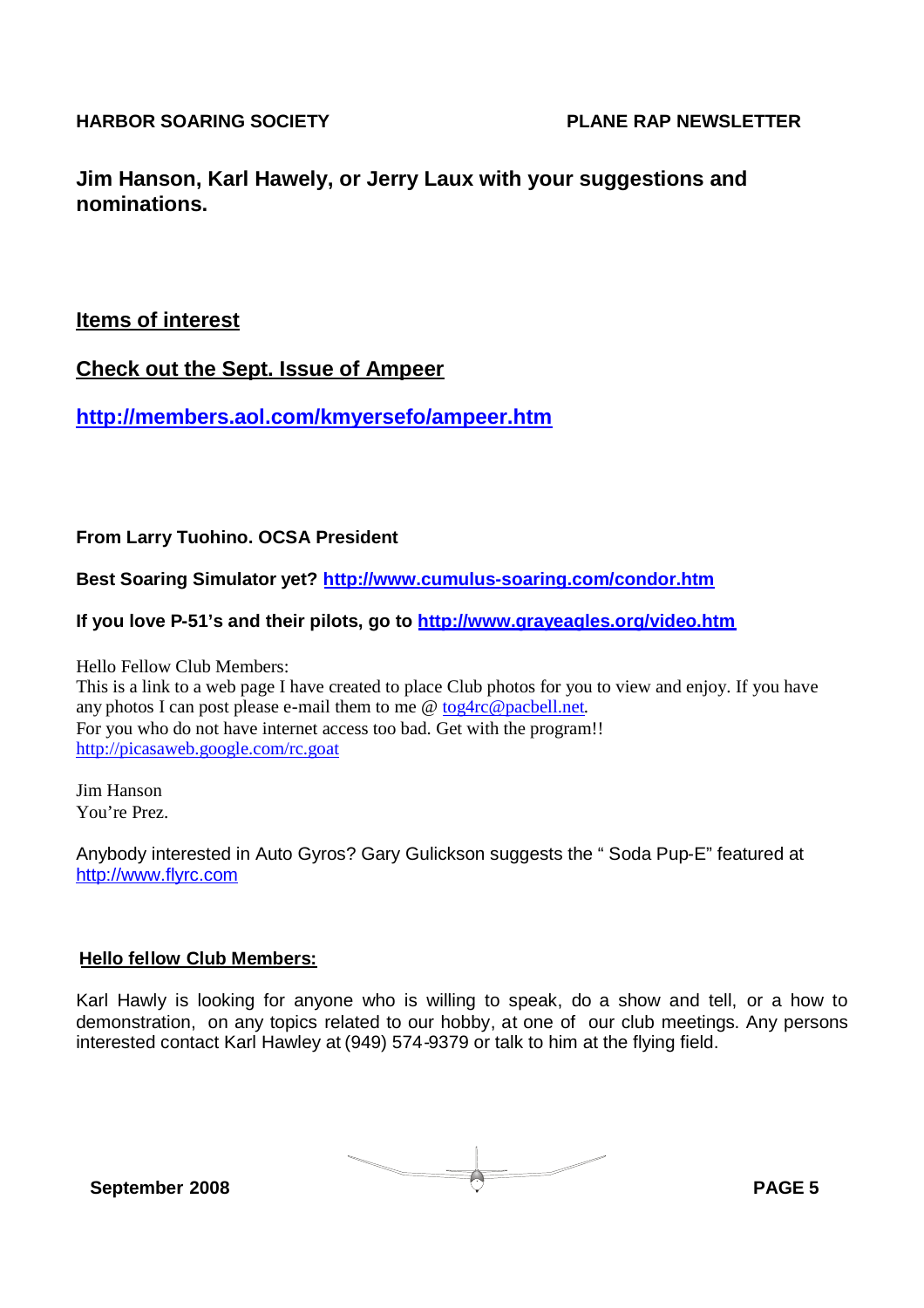#### **Classified Ads**

#### *If you wish to place a free ad in our news letter contact our editor Jerry Laux See list of Club officers.*

Tim Beegan, HSS Member: Do you have a need for machine work? I can do small parts for R/C planes. Call me at (949) 646-6285 or see me at the field for consulting.

Tom Copp At f3x.com has a selection of electric A.R.F. Kits available at great prices if you are interested contact him @ 949- 645-7032 e-mail tom@f3x.com.

Chris Johnson has a Century Swift 16 Helicopter for sale no electronics \$150.00 call (714) 329- 6984.

#### **HSS Sponsors**

The following companies are the proud sponsors of Harbor Soaring Society. They give us special offers. In return, please support them, and mention that you saw them advertised in the HSS Plane Rap newsletter



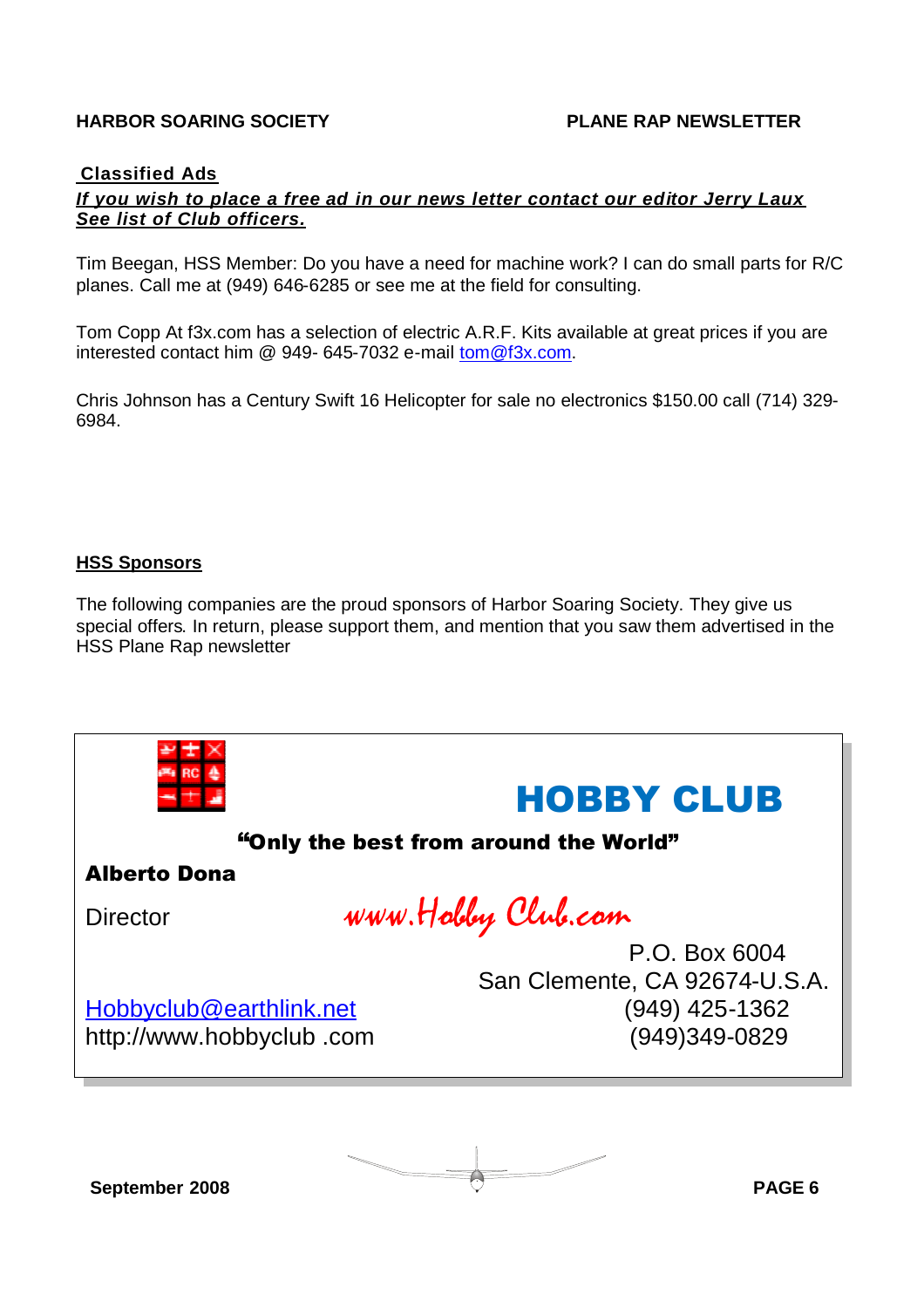## **COMPOSITE SPECIALTIES F3X.COM**

IMPORTER OF WORLD CLASS F3B/F3F/F3J COMPETITION SOARING MSCHINES Tom Copp (949)645-7032 tom@f3x.com



**September 2008 PAGE 7**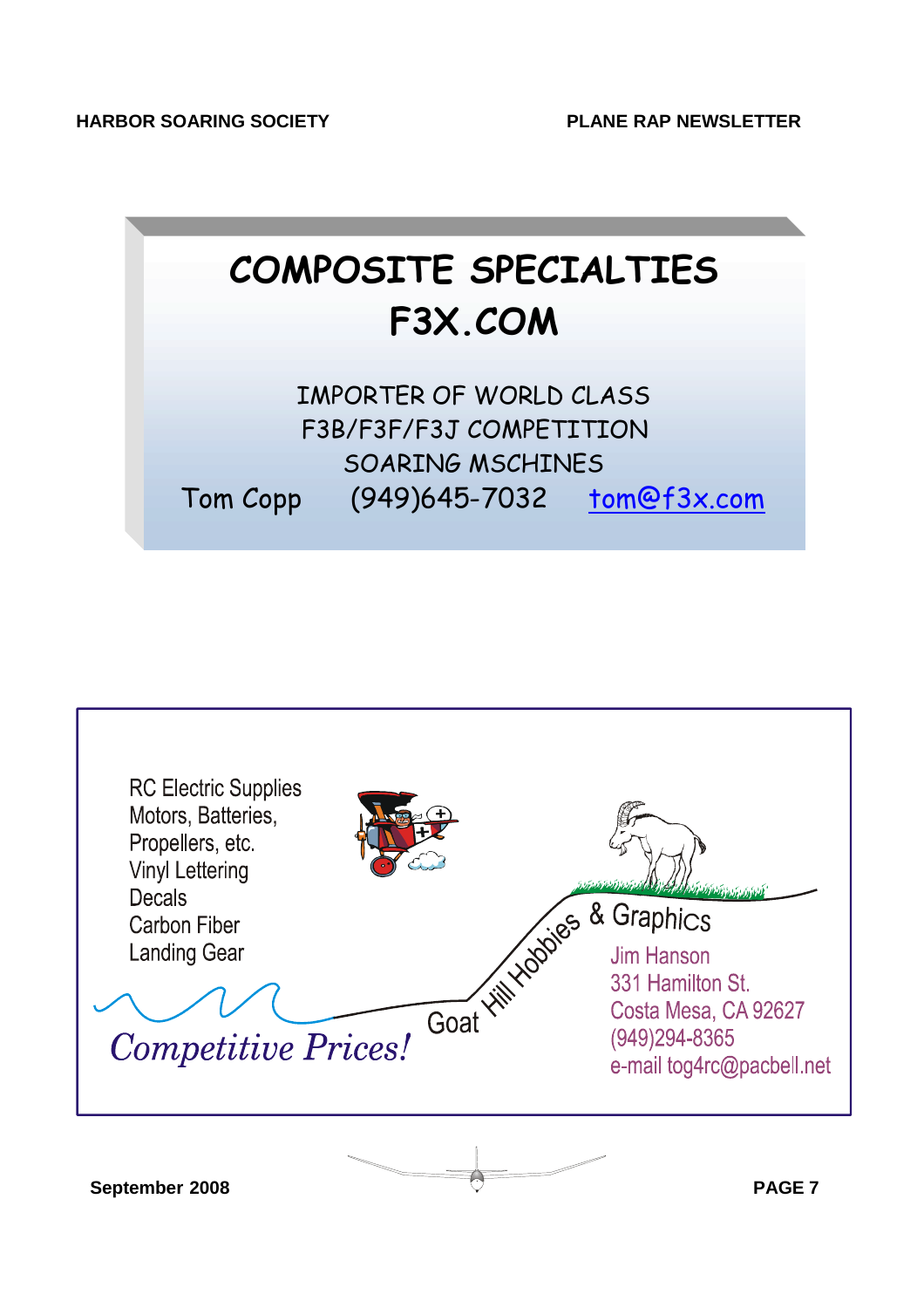

# **ROB'S R/C HOBBIES**

## **Sales / Parts / Repair**

## **Radio Control Airplanes, Helicopers, and Cars.**

7441 Garden Grove Blvd. Garden Grove (2 blocks w/o Beach Blvd.) (714) 372-2771

All HSS Club members with proof of club membership i.e. membership card will get a 7&3/4% discount on part and accessories. Also check out our everyday low prices.

**September 2008 PAGE 8**